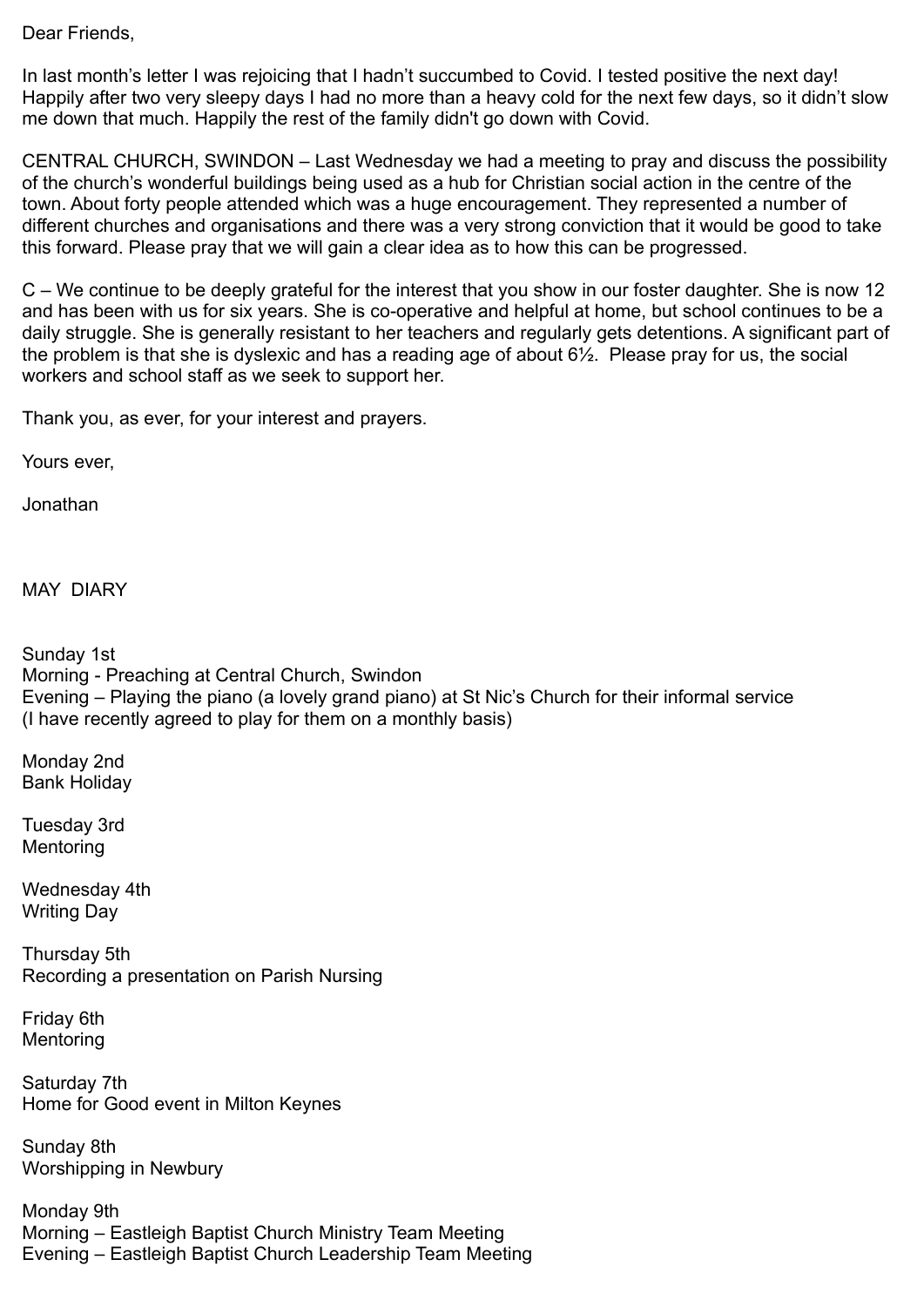Tuesday 10th Oxford visits

Wednesday 11th Newbury Office

Thursday 12th Swindon meetings

Friday 13th Northamptonshire visits

Saturday 14th Day Off

Sunday 15th Morning - Preaching at Central Church, Swindon Evening – Preaching at St Nic's Church, Newbury

Monday 16th

Physiotherapy appointment – my right knee replacement has been a great success, but the left knee (which has never previously presented any difficulties) is now giving a lot of pain. So this appointment is the first step towards having a similar knee replacement for the left knee.

Tuesday 17th Newbury Office

Wednesday 18th Speaking at the Premier Team Morning Meeting

Thursday 19th Swindon meetings

Friday 20th Spurgeon's College meeting

Saturday 21st Speaking at a Through the Roof online meeting about how to help church leaders to engage with disability issues

Sunday 22nd Preaching at Eastleigh Baptist Church

Monday 23rd **Mentoring** 

Tuesday 24th Swindon meetings

Wednesday 25th Mentoring

Wednesday 26th Leading devotions online for Torch Trust Swindon meetings

Friday 27th Postcard Fair in Woking